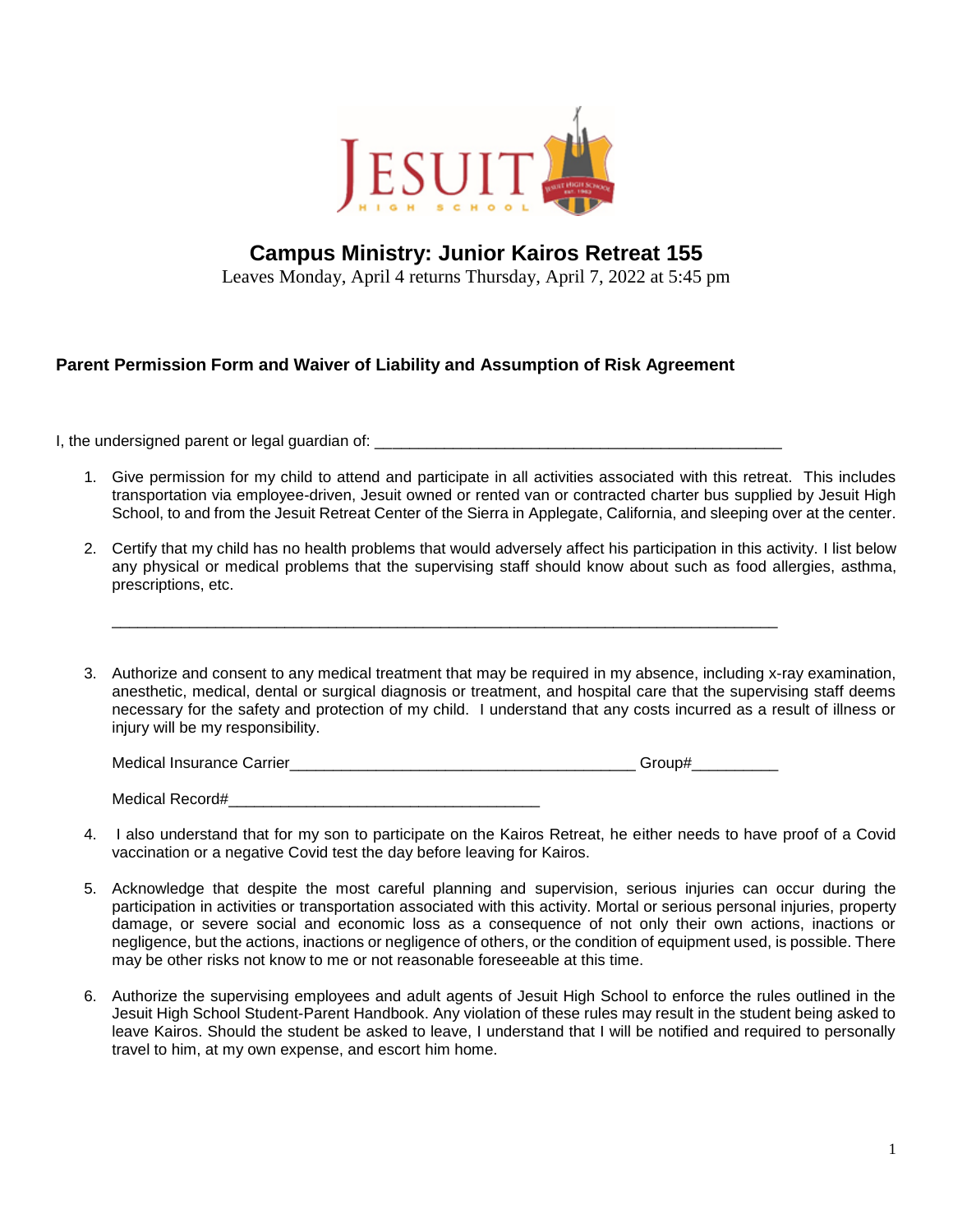## **Emergency Contacts:**

|                                                                                                                                | Relationship to Participant:                |
|--------------------------------------------------------------------------------------------------------------------------------|---------------------------------------------|
|                                                                                                                                |                                             |
|                                                                                                                                | Relationship to Participant: ______________ |
| Phone:<br><u> 1989 - Johann John Stein, marwolaeth a brenin a brenin a brenin a brenin a brenin a brenin a brenin a brenin</u> | Alternate Phone: _______________________    |

## **Waiver of Liability:**

- 1. Release, waive, discharge and promise not to sue Jesuit High School of Sacramento, its trustees, officers, employees, and agents, from all liability from any and all claims, including the negligence of the school, resulting in personal injury (including death), accidents or illnesses, property loss, and any of the above risks mentioned associated with this activity.
- 2. I further agree that this Waiver of Liability and Assumption of Risk is intended to be as broad and inclusive as permitted by law, and that if any portion is held invalid the remaining portions will continue to have full legal force and effect.
- 3. No student will be permitted to attend/participate unless this form is completed and signed.

\_\_\_\_\_\_\_\_\_\_\_\_\_\_\_\_\_\_\_\_\_\_\_\_\_\_\_\_\_\_\_\_\_\_\_\_\_\_\_\_\_\_\_\_\_\_\_\_\_ \_\_\_\_\_\_\_\_\_\_\_\_\_\_\_\_\_\_\_\_\_\_\_\_\_\_\_\_\_\_\_\_\_\_\_\_\_

\_\_\_\_\_\_\_\_\_\_\_\_\_\_\_\_\_\_\_\_\_\_\_\_\_\_\_\_\_\_\_\_\_\_\_\_\_\_\_\_\_\_\_\_\_\_ \_\_\_\_\_\_\_\_\_\_\_\_\_\_\_\_\_\_\_\_\_\_\_\_\_\_\_\_\_\_\_\_\_\_

**Acknowledgment of Understanding:** I have read this Waiver of Liability and Assumption of Risk Agreement, fully understand its terms, and understand that I am giving up substantial rights, including my right to sue. I confirm that I am signing the agreement freely and voluntarily, and intend my signature to be complete and unconditional release of all liability to the greatest extent allowed by law.

Printed Name of Parent/Guardian Date

Signature of Parent or Guardian Date

**Should the need arise to contact your son during the retreat, please make note of the following:** Jesuit Retreat Center of the Sierra, 1001 Boole Road, Applegate, CA 95603 Telephone: 530-878-2776